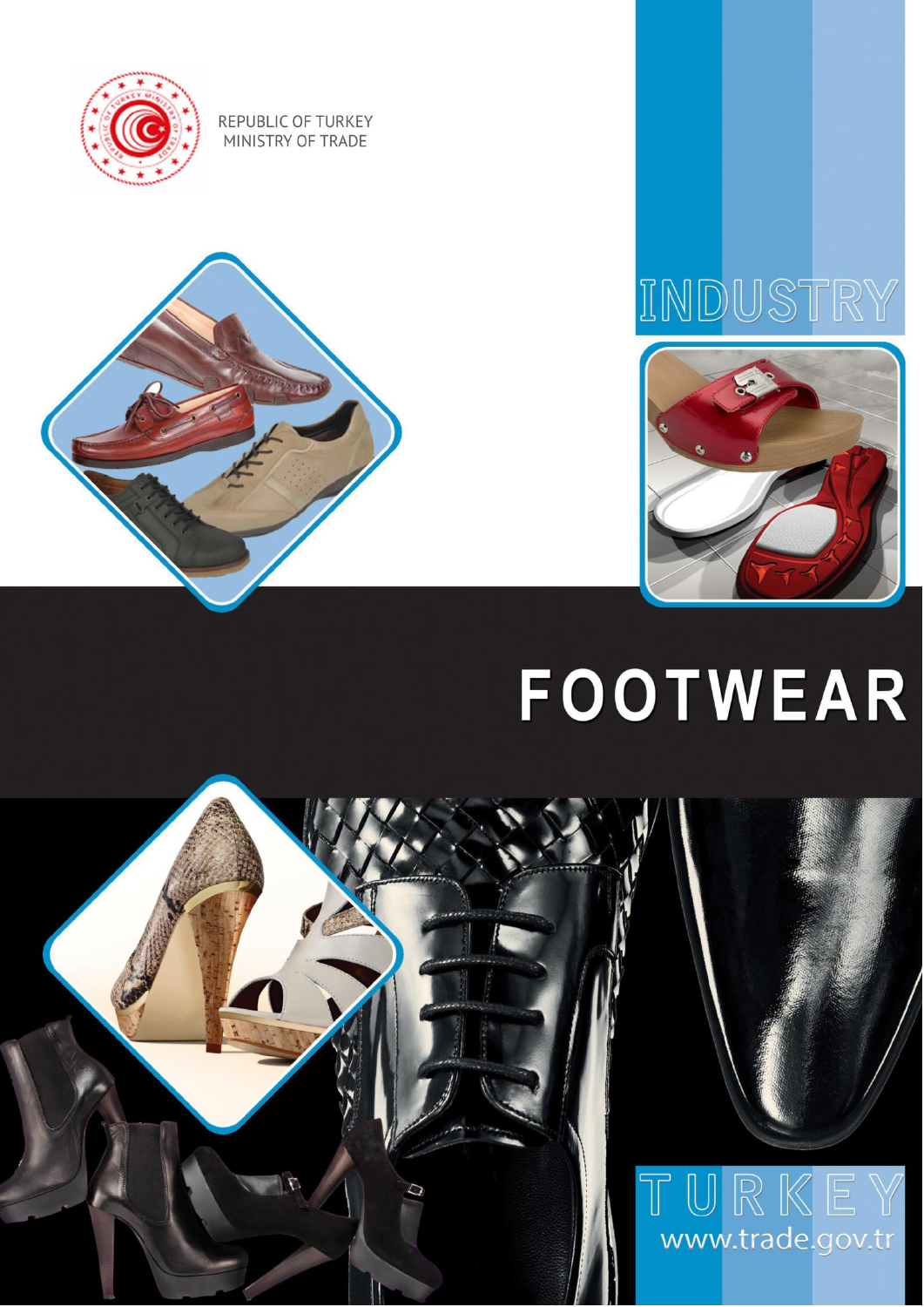## **FOOTWEAR**

Turkey's footwear industry has developed at a rapid pace due to modern manufacturing processes, the availability of major quality raw materials, skilled workers and high design capacity. Today the Turkish footwear industry has a strong position among exporters of high quality fashion goods. Another sign of positive development is the increase in foreign investments in the sector.

It is obvious that the footwear industry is extremely dependent on the leather industry of Turkey. The Turkish leather industry, which has a history of 500 years, is becoming a leading center in the world leather industry. The Turkish leather industry, which occupies a prominent place in the Turkish economy, continues to develop day by day by combining new technology and its historical background.

Although the initial efforts to modernize the leather industry began in the 70s, significant progress at a real industrial scale began in the mid-80s. The sector produces according to international standards and is becoming more sensitive to health and the environment – about 90% of the production is based on health and environmental standards.

Leather is one of Turkey's leading export sectors. The export figure of the leather sector (including footwear) for 2018 was about US\$ 1.6 billion.

#### **PRODUCTION**

The shoe industry, which began to appear as a small-size industry in 1950, is a welldeveloped industry now. Especially in the 1980s, significant investments in machinery parks were made and now, over 15% of the sector has completed its industrialization process. About 70% of the production in the sector is carried out by semi-mechanized production processes and almost 15% of production is hand-made.

According to Social Security Institution Statistics there are 6.544 workplaces producing leather and leather related products and 65.257 insured persons in 2019. Turkey's shoe production reached more than 392 million pairs<sup>1</sup>, including sneakers, boots, plastic shoes and slippers. Almost 50% of the total number of companies is active in Istanbul. Konya, Gaziantep, İzmir, Ankara, Manisa, Hatay are other important shoe production centers in Turkey.

The footwear sector relies on Turkish-made shoe production machinery, as well as shoe parts. The share of the shoe parts industry in the total shoe industry production is around 5% and production is quite diversified. The soles, heels, casting molds and the welt of the shoes are exported. The shoe parts industry is located in the Aegean region, particularly in İzmir and in other parts of Turkey such as Konya, Gaziantep and Istanbul.

The military boots, work and safety shoes production in Turkey have developed significantly in recent years. These sectors make production according to international standards, and shoes with the CE mark are exported to the European countries.

<sup>1</sup> <sup>1</sup> TÜİK (2019), PRODTR Code: 1520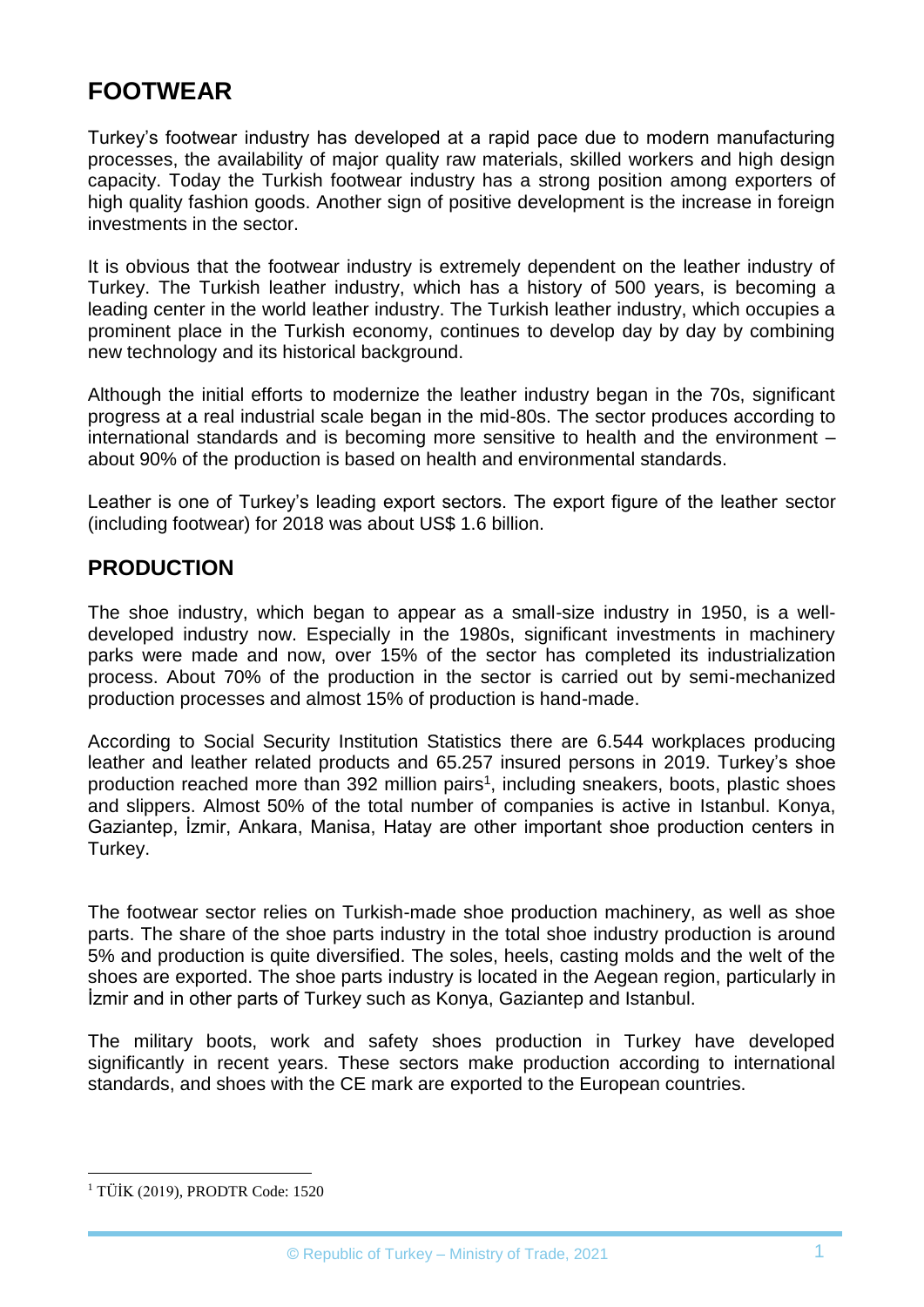The footwear sector closely follows the latest trends in the fashion world. Turkish shoe companies prepare their own collections for every season according to fashion trends both in Turkey and the world.

The industry is now concentrating its efforts on training and design. In this context, with the initiative of shoe industry, the Turkish Shoe Industry Research, Development and Education Foundation (TASEV) was established in 2001. In order to meet the need of qualified personal in shoe design, a new department of education, "The Shoe Design Department" has been opened at Mimar Sinan University in Istanbul, which offers two-year courses. Moreover, there are footwear design and production departments within seven universities (Ankara, Bolu Abant İzzet Baysal, Gaziantep, Istanbul, Konya Technical University, Istanbul Aydın University) to meet the sector's qualified designer's shortage. In addition to these, every year, various shoe design competitions are being organized in order to discover new talents in the field of design.

## **EXPORTS**

Today the Turkish footwear sector has the capacity of creating its own brands and fashion. The performance of the sector largely depends on exports. The Turkish shoe sector had an export value of US\$ 932.4 million in the year 2019, with an increase of 5% compared to the previous year. The most important export market of Turkish footwear industry is Russia with a share of 11.3%. Other important markets are Iraq, Germany, Spain and Saudi Arabia.

|                     | <b>EXPORTS</b> |             |               |              |  |
|---------------------|----------------|-------------|---------------|--------------|--|
|                     | 2018           | 2019        | 2018-2019     | 2019         |  |
| <b>Country</b>      | \$)            | \$)         | <b>Change</b> | <b>Share</b> |  |
| <b>RUSSIAN</b>      | 103.606.074    | 85.398.598  | $-17,6%$      | 20,6%        |  |
| <b>FEDERATION</b>   |                |             |               |              |  |
| <b>GERMANY</b>      | 31.768.444     | 29.553.046  | $-7,0\%$      | 7,1%         |  |
| <b>SPAIN</b>        | 6.127.037      | 25.107.337  | 309,8%        | 6,0%         |  |
| <b>ROMANIA</b>      | 20.505.463     | 22.810.788  | 11,2%         | 5,5%         |  |
| <b>ITALY</b>        | 16.348.071     | 19.082.606  | 16,7%         | 4,6%         |  |
| <b>ENGLAND</b>      | 16.270.094     | 17.858.442  | 9,8%          | 4,3%         |  |
| <b>POLAND</b>       | 10.572.835     | 17.388.837  | 64,5%         | 4,2%         |  |
| <b>NETHERLANDS</b>  | 7.667.152      | 11.621.968  | 51,6%         | 2,8%         |  |
| <b>BULGARIA</b>     | 13.278.765     | 11.158.905  | $-16,0%$      | 2,7%         |  |
| <b>ISRAEL</b>       | 9.410.580      | 10.235.349  | 8,8%          | 2,5%         |  |
| USA.                | 7.075.620      | 8.948.462   | 26,5%         | 2,2%         |  |
| <b>AUSTRALIA</b>    | 8.835.115      | 8.309.054   | $-6,0\%$      | 2,0%         |  |
| <b>FRANCE</b>       | 4.474.118      | 7.731.042   | 72,8%         | 1,9%         |  |
| <b>SERBIA</b>       | 7.425.023      | 7.291.783   | $-1,8%$       | 1,8%         |  |
| <b>SAUDI ARABIA</b> | 4.106.356      | 6.652.194   | 62,0%         | 1,6%         |  |
| <b>OTHER</b>        | 137.537.873    | 125.929.330 | $-8,4%$       | 30,3%        |  |
| <b>GRAND TOTAL</b>  | 405.008.620    | 415.077.741 | 2,5%          | 100,0%       |  |

#### *Footwear Exports of Turkey by Countries (US\$)(GTİP: 6403)*

*Source: Ministry of Trade*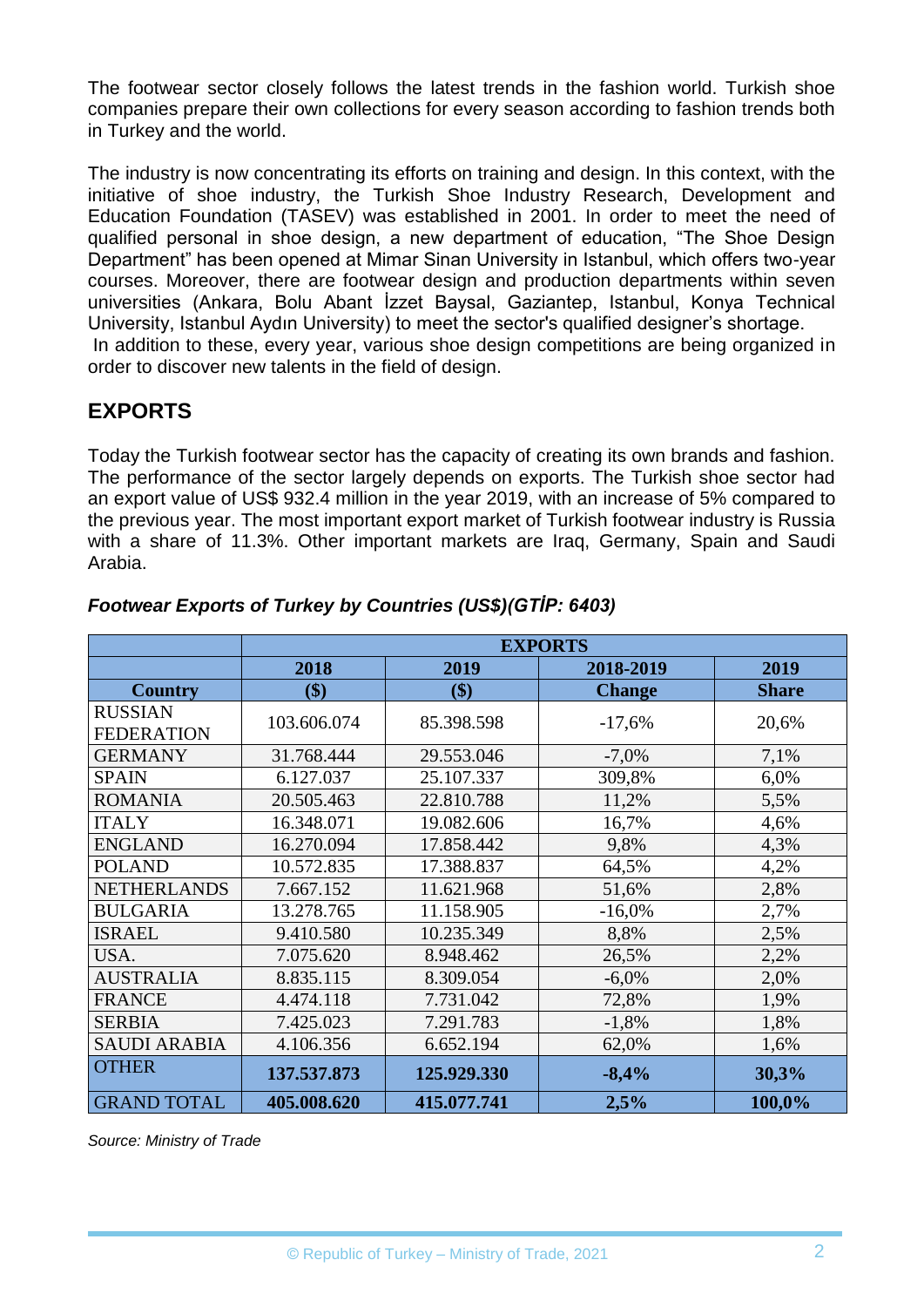## **TRADE FAIRS**

The Turkish footwear sector takes part in important international fairs and exhibitions abroad. Micam Shoe Event, Euroshoes Moscow, Euroshoes Premiere Collection, Expo Riva Schuh, Gallery Shoes/Dusseldorf, Micam Shoeevent / Milano, Shoesroom by Momad/Spain and Lineapella - Italy are the most attended ones.

As an important footwear producer/exporter country, many fairs are also held in Turkey in the related sector every year. Major fairs in the Turkish footwear industry in 2020 are as follows:

#### *Trade Fairs in Turkey*

| <b>DATES</b> |            | <b>NAME</b>                                                                                  | <b>CITY</b> | <b>ORGANIZER</b>                                     |
|--------------|------------|----------------------------------------------------------------------------------------------|-------------|------------------------------------------------------|
| 16.01.2020   | 18.01.2020 | 2nd LESHOW ISTANBUL Leather &<br><b>Fashion Fair</b>                                         | Istanbul    | Turkel Fuarcilik A.S.                                |
| 30.09.2020   | 03.10.2020 | Aymod 24th International Footwear<br><b>Fashion Fair</b>                                     | Istanbul    | Pozitif Fuarcilik A.S.                               |
| 28.10.2020   | 30.10.2020 | 9th Eksposhoes Antalya Shoes<br>Saddlery Fashion Fair                                        | Antalya     | EKS Fuarcilik A.S.                                   |
| 18.11.2020   | 21.11.2020 | Aysaf 24th International Footwear and<br>Footwear Parts Industry Fair                        | Istanbul    | Pozitif Fuarcilik A.S.                               |
| 09.12.2020   | 12.12.2020 | 31st Gapshoes International Footwear,<br>Slippers and Footwear Parts Industry<br>Summer Fair | Gaziantep   | Akort Tanıtım Organizasyon ve<br>Fuarcilik Ltd. Sti. |

*Source: TOBB*

### **USEFUL LINKS**

- **Aegean Exporters' Associations** [www.egebirlik.org.tr](http://www.egebirlik.org.tr/)
- **•** Denizli Exporters' Association [www.denib.gov.tr](http://www.denib.gov.tr/)
- **EXTERGHED IN TEXT IST AND IN THE ANGLE IS ASSOCIATIONS** [www.itkib.org.tr](http://www.itkib.org.tr/)
- **Mediterranean Exporter Associations** [www.akib.org.tr](http://www.akib.org.tr/)
- Southeast Anatolia Exporters' Associations [www.gaib.org.tr](http://www.gaib.org.tr/)
- **Uludağ Exporters' Association** [www.uib.org.tr](http://www.uib.org.tr/)
- Footwear Industrialists Association of Turkey [www.tasd.com.tr](http://www.tasd.com.tr/)
- **EXECT:** Leather Manufacturers' Association of Turkey [www.tdsd.org.tr](http://www.tdsd.org.tr/)
- **Turkish Leather Council (TLC)** www.turkishleather.com/